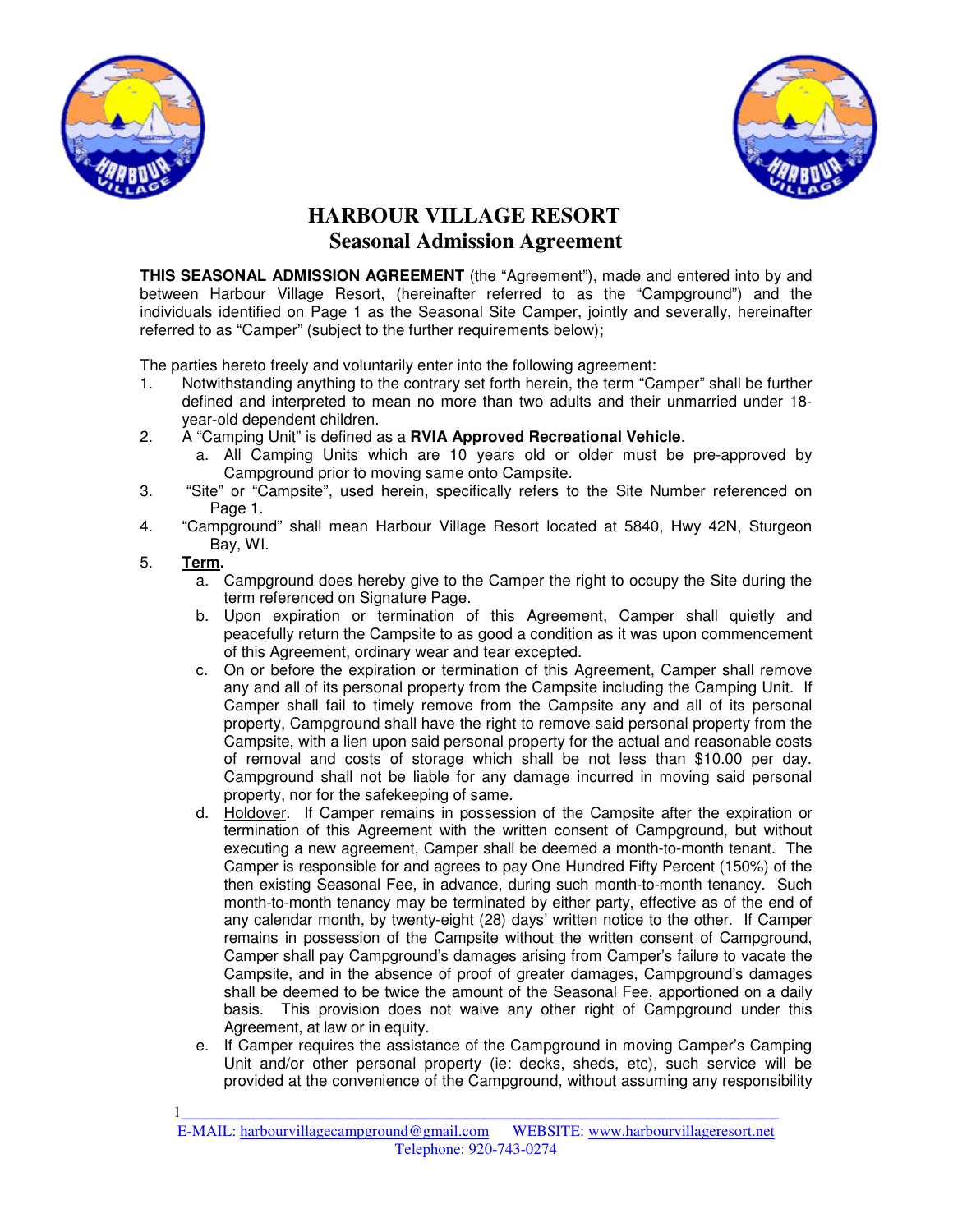for any damage to the Camping Unit and/or other personal property, **at the current labor and equipment rate per hour.** Such rate shall include an operator and necessary equipment normal to such moves; Campground's equipment shall not be loaned.

#### 6. **Seasonal Fee.**

- a. Public campers shall pay, in full, a "Seasonal Fee" in the amount stated on the Signature Page by March 31.
- b. The Seasonal Site may not be occupied if the Seasonal Fee has not been paid by said due date.
- c. *UDI Member:* This Seasonal Admission Agreement supersedes member's UDI agreement with the Campground for the duration of the Seasonal Admission Agreement.
- d. Seasonal site rates include use of all common areas of the campground, water, and garbage. Seasonal site campers are responsible for their own self pump-outs or pump truck services which can be arranged and paid for in advance at the Harbour Village Resort Store.

#### **7. Reservation Fee.**

a. By October 1, a \$200 non-refundable Reservation Fee is required to reserve a seasonal site.

#### 8. **Sale of Camping Unit; Assignment of Campsite**

- a. Any sale or early removal of Camping Unit from the Site, without prior consent of Campground, will immediately VOID this Agreement, no refund or prorating of the Seasonal Fee will be made and Camper shall have no further rights or interests with regard to the Site after the date of such unauthorized removal. Camper and Campground agree and acknowledge that Campground may immediately attempt to rent the Site following the voiding of this Agreement.
- b. *The seasonal campsite cannot be transferred or assigned to anyone.* .
- c. In the event that Camper removes the Camping Unit from the Site without intent to return to Site (provided in writing to Campground) with another comparable Camping Unit without prior authorization from Campground, this Agreement will terminate on the date that the Camping Unit is removed, no refund or prorating of the Seasonal Fee will be made and Camper shall have no further rights or interests with regard to the Site after the date of such unauthorized removal. Camper and Campground agree and acknowledge that Campground may immediately attempt to rent the Site following the voiding of this Agreement
- d. Only upon prior written consent of Campground, and subject to the below requirements, may Camper advertise the Camping Unit "For Sale" at the Campsite. The following requirements are applicable to said sale: (i) said Camping Unit shall be listed "For Sale" at the Campground store/office.

#### 9. **Electricity.**

- a. Each Camping Unit is to be plugged into its own electric box that is located on a camper's campsite.
- b. Electricity is offered at no additional upfront cost.
- c. Campers are encouraged to use electricity conservatively.
	- 1) Do not leave an A/C unit running when the camper is not being utilized for more than 2 hours.
	- 2) Exterior appliances such as radios, small refrigerators, etc. and interior and exterior lights should be turned off when you leave with the intent to not return that same day.
	- 3) Everything electrical must be turned off during the off season of camping.
- d. Not adhering to instructions from Management regarding electrical use can leave you subject to a fine.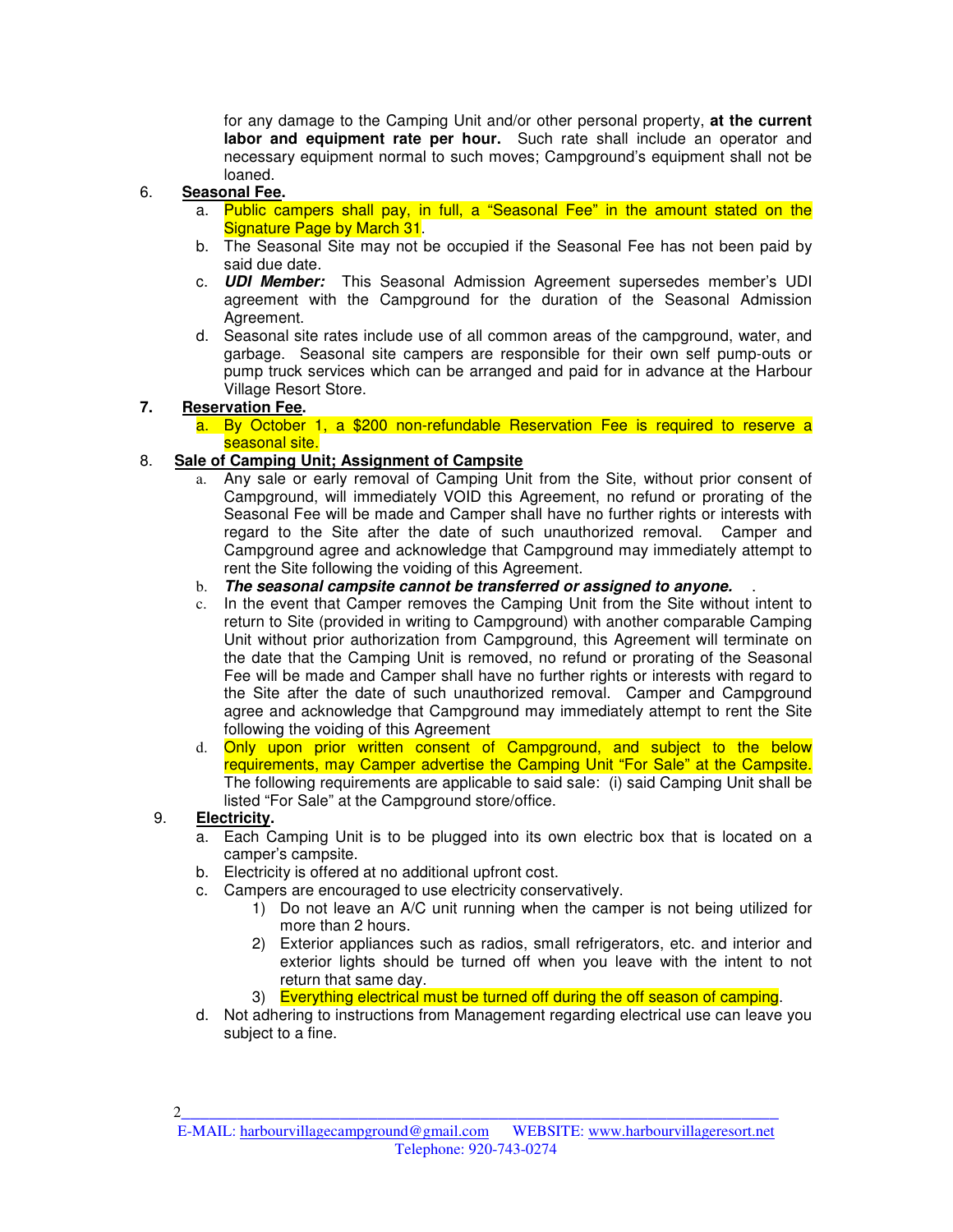#### **10. Transfer Tank and Pump-Out Service**

a. See the "Transfer Tank and Pump-Out Service Policy and Pump-Out Service Waiver."

#### **11. Guests.**

a. The Camper is responsible for the conduct of their day and overnight guests, and shall be personally liable for any injuries or property damage arising from the actions of such guests.

#### **12. Condition of Site.**

- a. Camper has had an opportunity to inspect the Site. Camper has determined that the Site is suitable for the Camper's Camping Unit and accepts the Site in an **"AS-IS"**,  **"WHERE-IS"** condition with all faults.
- a. Camper acknowledges and agrees that Campground has made no representations or warranties, written or oral, express or implied, concerning the Campsite.
- b. Camper shall keep the Campsite and any and all personal property located thereon in a state of cleanliness and healthy sanitation and shall, at all times, comply with all governmental laws, statutes, ordinances, rules, regulations or requirements now or hereafter in force relating to or affecting the condition, use or occupancy of the Campsite including but not limited to, the ordinances and regulations of the Township of Egg Harbor, Door County, the State of Wisconsin, the United States and any authorized agency of said governmental bodies.
- c. Camper shall be responsible for the maintenance and repair of any and all personal property (including the Camping Unit) located upon the Campsite and for the maintenance of the Campsite.
- d. If Camper fails to maintain the Campsite, and continues to fail to maintain the Campsite for a period of ten (10) days following notice from Campground, the Camper shall be charged a maintenance fee for each failure so notified. Said fee shall be due and payable within ten (10) days of the notice.

#### **13. Use of Site.**

- a. Camper shall not use the Campsite for any illegal activity or activity which would injure the reputation or the business of the Campground. Camper shall, at its sole cost, comply with all governmental laws, statutes, ordinances, rules, regulations or requirements now or hereafter in force relating to or affecting the condition, use or occupancy of the Campsite.
- b. **All waste water (gray or black) must be safely contained within the camping unit tank or transfer tank. You may not dump your waste water on the ground.**
- c. Nothing shall be left outside on the Campsite that would make the campsite appear messy or unkempt.
- d. **All pets must be kept inside the Camping Unit or on a leash not to exceed 10 feet whether on or off the Campsite.** Excessive barking or failure of the Camper to keep their pet leashed when outside the Camping Unit, or leaving the pet unattended will give Campground cause to require the pet to be removed from the Campground. Camper must clean-up after their pets. No pets (other than service pets) allowed in rental units, bath houses, pavilion, store, any building, swimming area, or on the beach.
- e. No trespassing on properties surrounding Harbour Village Resort.<br>f. Washing of cars or trucks in the camparound is NOT allowed. Car
- Washing of cars or trucks in the campground is NOT allowed. Camping units and golf cart(s) may be washed periodically.
- g. On-site storage is available during the winter months. Campers agree to assume total responsibility for any damage to their camping unit or personal property during the winter months.
- h. Per State Code, the camping site cannot be used as a permanent residence. i. UDI Seasonals have access to the park at any time.
	- During the off season (October 16 May 14), electricity may be turned on at the electric pedestal.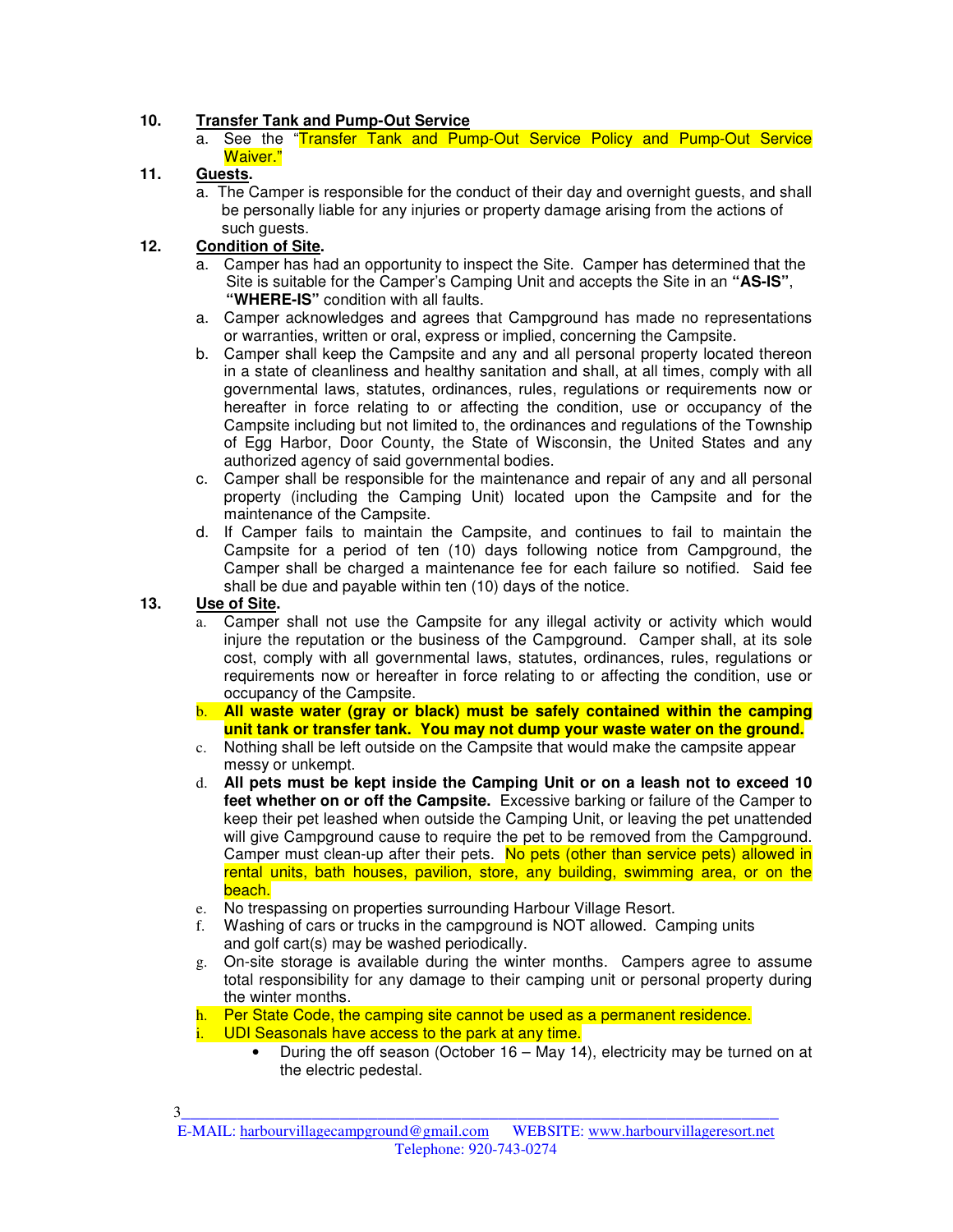- j. The campsite may be occupied by only 6 campers if they are not all from the same immediate family. An "immediate family" of more than 6 members is allowed. Seasonal Camper is responsible and liable for the actions of their minor children and guests. **Minor children are not permitted to occupy the site without parental supervision.**
- k. Campers agree to comply with all state, county, local health, zoning and Harbour Village Resort rules and regulations. Any occupant who fails to abide by said policies will have their agreement terminated immediately and must vacate the site without refund. Any fines or penalties assessed by the governing authorities against Harbour Village Resort resulting from inappropriate behavior by the Camper, family or guests of Seasonal Site Camper will become the responsibility of the Camper. All fines must be paid within 30 days of being imposed, or use of the camping site will be suspended.
- l. Once the Seasonal Admission Agreement is activated, the Camper may not change sites without written approval by the Harbour Village Resort General Manager.
- m. Camper shall check with Campground before any type of digging is done. This is to eliminate any problems with utility lines. If digging occurs without permission from Campground, the Camper shall be responsible for the costs of any and all necessary repairs or replacements. Campground is not responsible for personal injury or property damage that may result due to digging by Camper whether or not authorized.
- n **Decks:** Each site is allowed one portable/removable deck that must be approved by Harbour Village Resort Management per Harbour Village Deck Policy.
	- 1. **Gazebo:** Each site is allowed one gazebo.
		- The gazebo may be attached to the one approved site deck or attached to the ground.

No "additional deck" will be allowed under a gazebo if there is already an approved deck by the camper.

- 2. **Yard ornaments** are subject to approval by Management.
- 3. **Pavers** are NOT allowed anywhere on the seasonal site.
- o. **No permanent structures are permitted on the Seasonal Site**. One Harbour Village approved portable shed is permitted on each Seasonal Site. Seasonal Shed guidelines: shed must be pre-manufactured and portable; no home-made sheds allowed; **maximum size of shed is 8' x 8';** earth tone colors with matching roof are permitted; shed must be made of plastic or composite material; no metal sheds allowed.
- p. The campsite is to remain completely natural with the exception of lawn cutting, which is the responsibility of the Seasonal Site Camper. **No physical alterations may be made to the site including but not limited to cutting, relocation, or planting of trees, relocation of fire pit, and removal of ground cover or addition of gravel or other substance without the written approval of the Harbour Village**  Resort General Manager. Any and all approved landscaping improvements made to the Campsite by Camper, including without limitation, trees, flowers, or bushes, become the property of Campground. Non-compliance may result in a fine to be determined by Management. Harbour Village Management will determine if site modification is warranted before Seasonal Admission Agreement goes into effect. Any necessary modifications will be completed by Harbour Village Maintenance Staff. No further improvements will be made to the site except for routine maintenance.

#### q. **NO PAVERS ALLOWED ON SEASONAL SITES ANYWHERE.**

r. Only **ONE** Harbour Village approved gazebo or similar portable structure is allowed on the site.

#### s. **NO** portable car ports or portable golf cart ports allowed on the site.

- **14. Insurance.**
	- a. Camper must have at least liability insurance on their camping unit.

<sup>4</sup>\_\_\_\_\_\_\_\_\_\_\_\_\_\_\_\_\_\_\_\_\_\_\_\_\_\_\_\_\_\_\_\_\_\_\_\_\_\_\_\_\_\_\_\_\_\_\_\_\_\_\_\_\_\_\_\_\_\_\_\_\_\_\_\_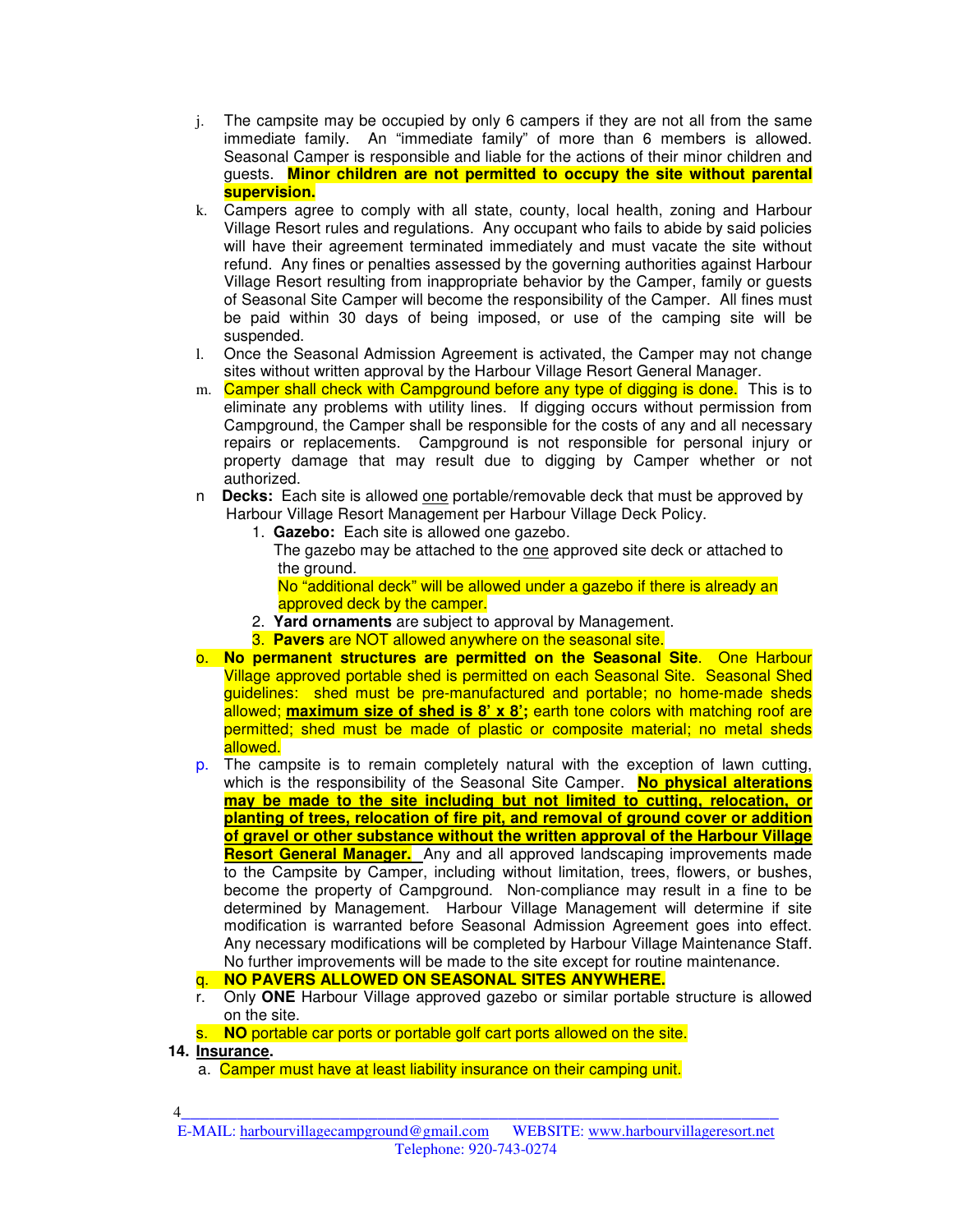- **15. Indemnification.** Camper shall indemnify Campground and shall hold Campground harmless from and against any and all claims, actions, damages, liabilities and expenses, including attorneys' fees, in connection with any occupant, invitee or guest in, upon or at the Campsite arising out of or caused by the occupancy or use of the Campsite or any part thereof when the same is occasioned, wholly or in part, by an act or omission of Camper, its occupant, invitee or guest including, without limitation, any accident, injury, or damage to any person or property, or by reason of Camper's breach or default in the performance of Camper's obligations under this Agreement. If Campground shall, without fault on its part, be made a party to any litigation commenced by or against Camper, the Camper shall protect and hold Campground harmless and pay all costs, expenses and attorneys' fees incurred or paid by Campground in connection with such litigation. Camper's indemnification of Campground under this section shall survive the expiration or termination of this Agreement.
- **16. Damage and Campground Liability.** Campground shall not be liable to Camper, and Camper hereby waives all claims against Campground, for: any injury or damage to any person or property in or about the Campsite, or any equipment becoming out of repair or for the interruption of electrical service or any other utility service to the Campsite; any act or neglect of Campground or of other campers or occupants or employees in the Campground; or any other thing or circumstance whatsoever. All property in or about the Campsite belonging to Camper, its guests or invitees shall be there solely at the risk of Camper. If Campground fails to perform any of Campground's obligations under this Agreement and, as a consequence, Camper recovers a money judgment against Campground, the judgment shall be satisfied only out of the proceeds of sale (received upon execution of the judgment) of Campground's title in the Campground, and no officer or member of Campground shall be personally liable for any deficiency.
- **17. Notices.** Any notices necessary under the provisions of this Agreement may be served personally upon the parties or by United States mail to the addresses written above.
- **18. Rules of the Campground.** Campground may make such reasonable "Rules" governing the Campground and use of the Campsite, as Campground deems necessary. A copy of the Rules shall be available in the store/office of the campground. Camper agrees to observe and comply with all such rules. Any violations of the Rules shall be deemed a breach of this Agreement. Campground may make changes to the Rules when deemed necessary. Camper acknowledges receipt of said existing Rules annexed to this Agreement.
- **19. Failure of Campground to Act**. Failure of Campground to insist upon compliance with the terms of this Agreement shall not constitute a waiver of any violation. No waiver by Campground of any provision of this Agreement shall be deemed a waiver of any other provision hereof or of any subsequent breach by Camper of the same or any other provision.
- **20. Defaults.** The occurrence of any one or more of the following events shall constitute a default and breach of this Agreement by Camper:
	- a. The failure of Camper to make any payment of Seasonal Fee or any other payment required to be made by Camper under this Agreement, when due, and such failure shall continue for a period of ten (10) days after the due date.
	- b. The failure by Camper to repair any waste or to observe or perform any of the terms, covenants or conditions of this Agreement to be observed or performed by Camper where such failure shall continue for a period of ten (10) days after written notice thereof from Campground to Camper.
	- c. This Agreement passes to any other person or entity by act of Camper, by operation of law or otherwise.
	- d. Camper becomes insolvent or bankrupt or makes an assignment for the benefit of creditors or a receiver or trustee of Camper's property is appointed and is not discharged within thirty (30) days, or (i) The making by Camper of any general assignment or general arrangement for the benefit of creditors; (ii) the filing by or against Camper of a petition to have Camper adjudged bankrupt or a petition for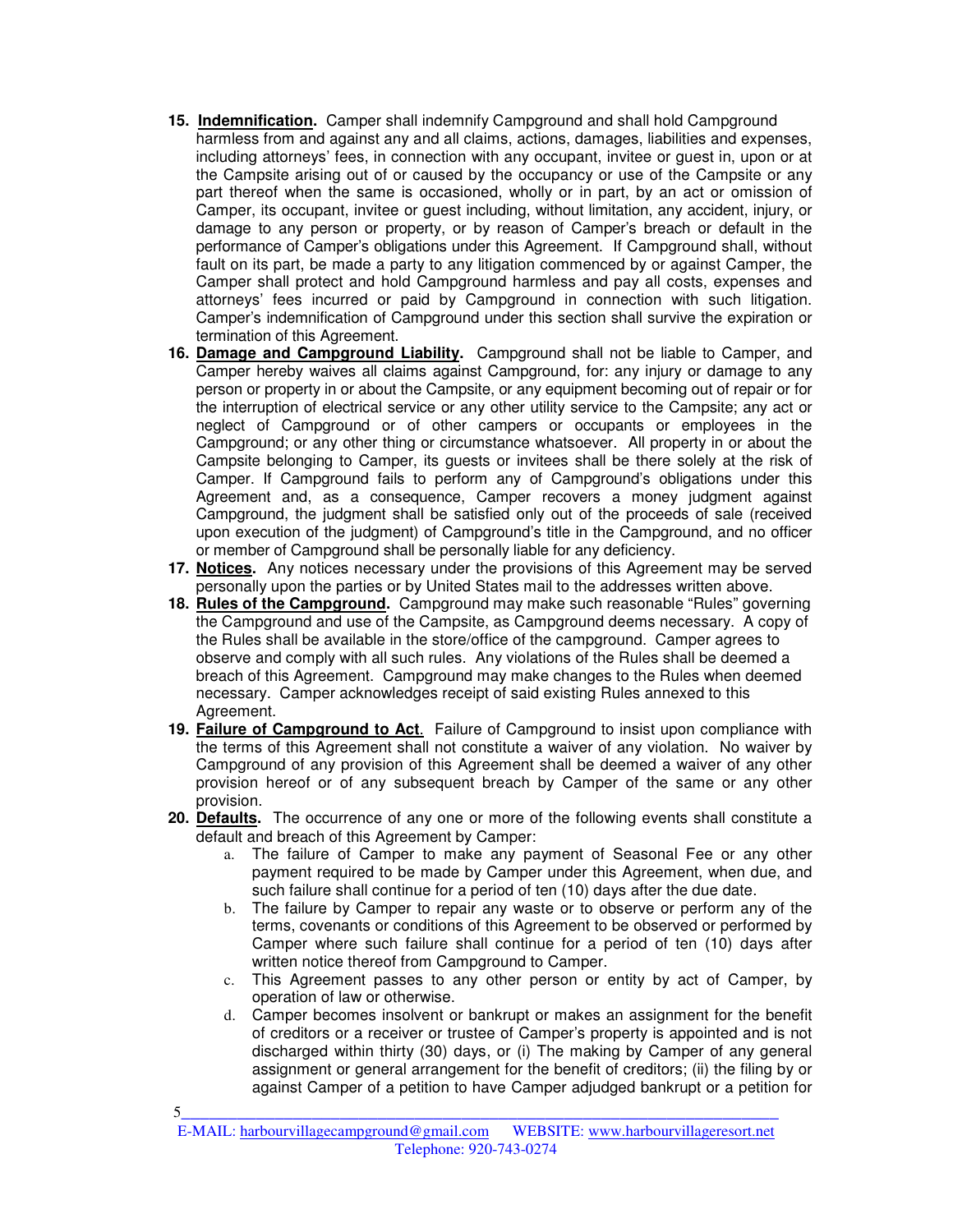reorganization or arrangement under any law relating to bankruptcy (unless, in the case of a petition filed against Camper, the same is dismissed within sixty (60) days); (iii) the appointment of a trustee or receiver to take possession of substantially all of Camper's assets located at the Campsite or of Camper's interest in this Agreement, where possession is not restored to Camper within sixty (60) days; or (iv) the attachment, execution or other judicial seizure of substantially all of Camper's assets located at the Campsite or of Camper's interest in this Agreement, where such seizure is not discharged within sixty (60) days.]

- e. Camper abandons or vacates the Campsite.
- **21. Campground's Remedies.** If any default by Camper shall continue uncured for the applicable period stated above, Campground shall have all rights and remedies provided by law or equity, to which Campground may resort cumulatively or in the alternative. Additionally, Campground shall be entitled to recover from Camper, in addition to the Seasonal Fee and any other charges due under this Agreement or related in any way to the Seasonal Fee, all other damages sustained by Campground on account of the breach of this Agreement, including, but not limited to, the costs, expenses and attorneys' fees incurred by Campground in enforcing the terms and provisions hereof and in reentering and recovering possession of the Campsite and, if applicable, for the cost of repairs, alterations and attorneys' fees connected with the renting of the Campsite. Further, Campground has the following remedies, in addition to all other rights and remedies provided by law or equity, to which Campground may resort cumulatively or in the alternative:<br>a. Termination of Agreement.
	- Campground may at Campground's election terminate this Agreement immediately upon giving Camper a notice of termination. On the giving of the notice, all further obligations of Campground under this Agreement shall terminate, Camper shall surrender and vacate the Campsite in a clean and orderly condition, and Campground may reenter and take possession of the Campsite and eject all parties in possession or eject some and not others or eject none, and remove any and all personal property (including the Camping Unit) from the Campsite. Termination under this paragraph shall not relieve Camper from the payment of any sum then due to Campground or from any claim for damages previously accrued or then accruing against Camper. Should Camper abandon the Campsite and Campground elect to reenter as herein provided, or if Camper's right to possession is terminated by Campground because of a breach of the Agreement by Camper, this Agreement shall, at Campground's written election, terminate and Campground shall be entitled to recover from the Camper (i) unpaid Seasonal Fee which has been earned at the time of termination, and (ii) as liquidated damages, and not as a penalty, a sum of money equal to the total Seasonal Fee and any additional loss of Seasonal Fee to be paid by Camper to Campground for the remainder of the term of this Agreement.
	- b. Storage. Campground may at Campground's election remove the Camper's personal property (including the Camping Unit) from the Campsite and store same at the cost of Camper.
	- c. Renting. Upon termination of this Agreement, Campground shall have the right, but not the obligation, to immediately rent the Site to any third party.
- 22. Severability. The invalidity or unenforceability of any provision of this Agreement shall not affect or impair any other provision, and such invalid or unenforceable provision shall be severable from the remaining provisions which shall continue in full force and effect.
- **23. Governing Law.** This Lease shall be governed by and construed in accordance with the laws of the State of Wisconsin.
- **24. Binding Effect.** This Agreement shall be binding on all persons using the Camper's Campsite.

6\_\_\_\_\_\_\_\_\_\_\_\_\_\_\_\_\_\_\_\_\_\_\_\_\_\_\_\_\_\_\_\_\_\_\_\_\_\_\_\_\_\_\_\_\_\_\_\_\_\_\_\_\_\_\_\_\_\_\_\_\_\_\_\_ E-MAIL: harbourvillagecampground@gmail.com WEBSITE: www.harbourvillageresort.net Telephone: 920-743-0274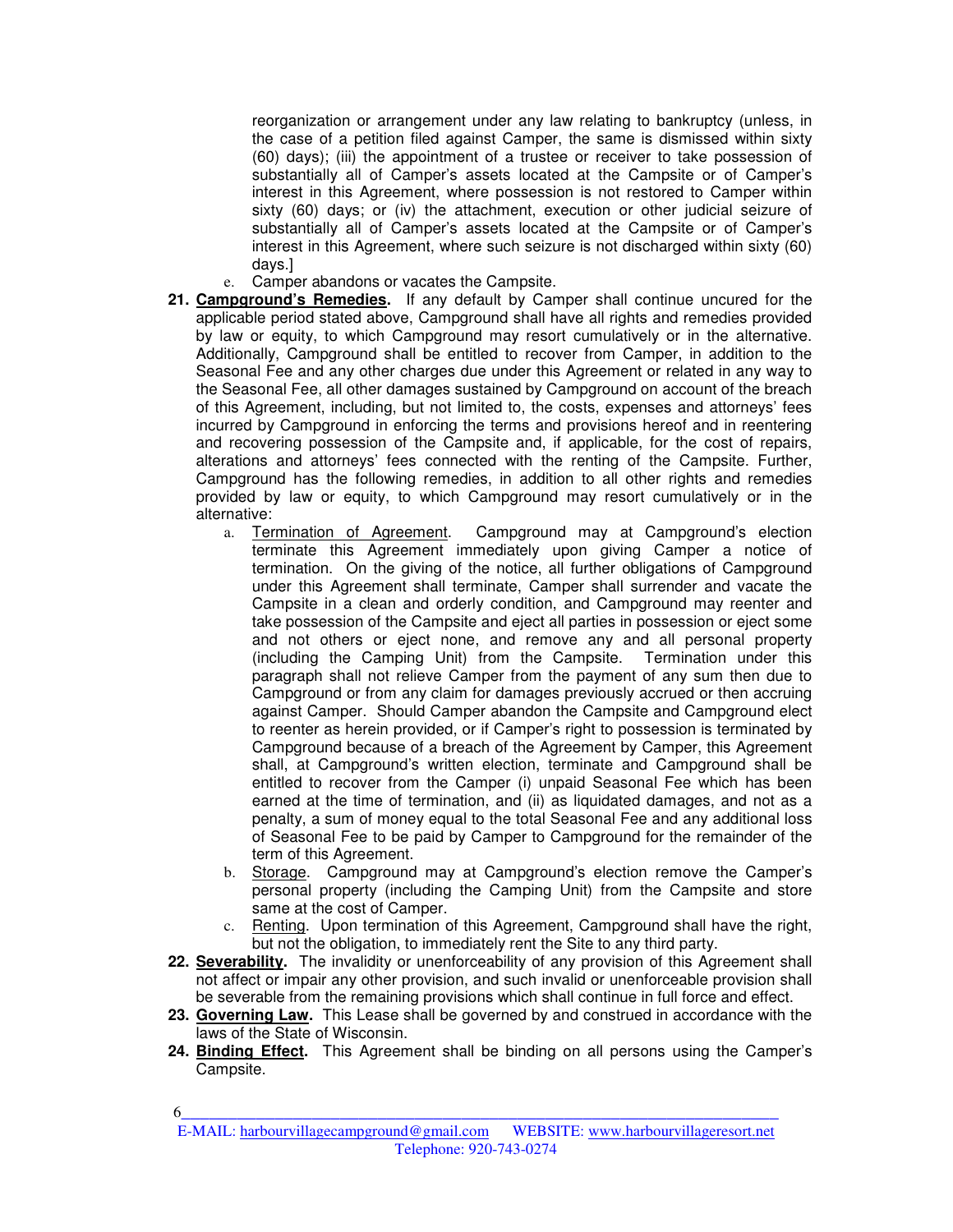- **25.** Camper shall pay all costs, expenses and reasonable attorneys' fees that may be incurred or paid by Campground in enforcing the terms and conditions of this Agreement as permitted by law.
- **26.** By signing this Agreement, I(we) am(are) hereby acknowledging that all Campers, occupants, and family members, guests and invitees have read and understand the Campground Rules, as well as this Agreement, and that all such individuals agree to be bound by and comply with the terms of this Agreement.

# **Harbour Village Resort Rules and Regulations Seasonal Campers/Visitors/Guests**

#### **Quiet Hours: 11:00 pm - 8:00 am Speed Limit: 5 MPH**

### **Bikes:**

- *Bikes are NOT allowed on sidewalks or trails.*
- *Please use the bike racks.*
- *All bikes must have a light on them if used at night.*
- *Bikes are allowed on the Nature Trail, but please be courteous of those using the area.*

# **Campsite/Grounds/Unit:**

- *The site shall be used only for the placement of a travel trailer or destination trailer for the exclusive use as a private seasonal for Camper and Camper's immediate dependent family, as set forth in the Seasonal Admission Agreement.*
- *Camper shall be responsible for the acts of camper's children and guests, even if they are not present.*
- *You may not alter the campsite in any way without permission from the General Manager.*
- *As a courtesy to all campers please use the designated walkways, trails or roads. DO NOT walk through occupied sites.*
- Washing of cars or trucks in the campground is **NOT** allowed. Camping units and golf cart(s) may be washed periodically.
- *Camper shall not cause or permit any flammable or explosive material, oil, radioactive material or hazardous or toxic waste substance to be brought upon, used, stored, or dumped on the site or within the Park.*
- *Camper shall be responsible for any required repair, cleanup or detoxification of the site caused by Camper and shall indemnify Campground from any liability, claim or expense relating thereto. The foregoing covenant and indemnification shall survive the termination of this Agreement.*
- *Upon termination of this Agreement or the removal of one's unit, all trees, shrubs, and plants placed upon the site by Camper shall remain upon the site. This shall be the property of the Campground unless a separate*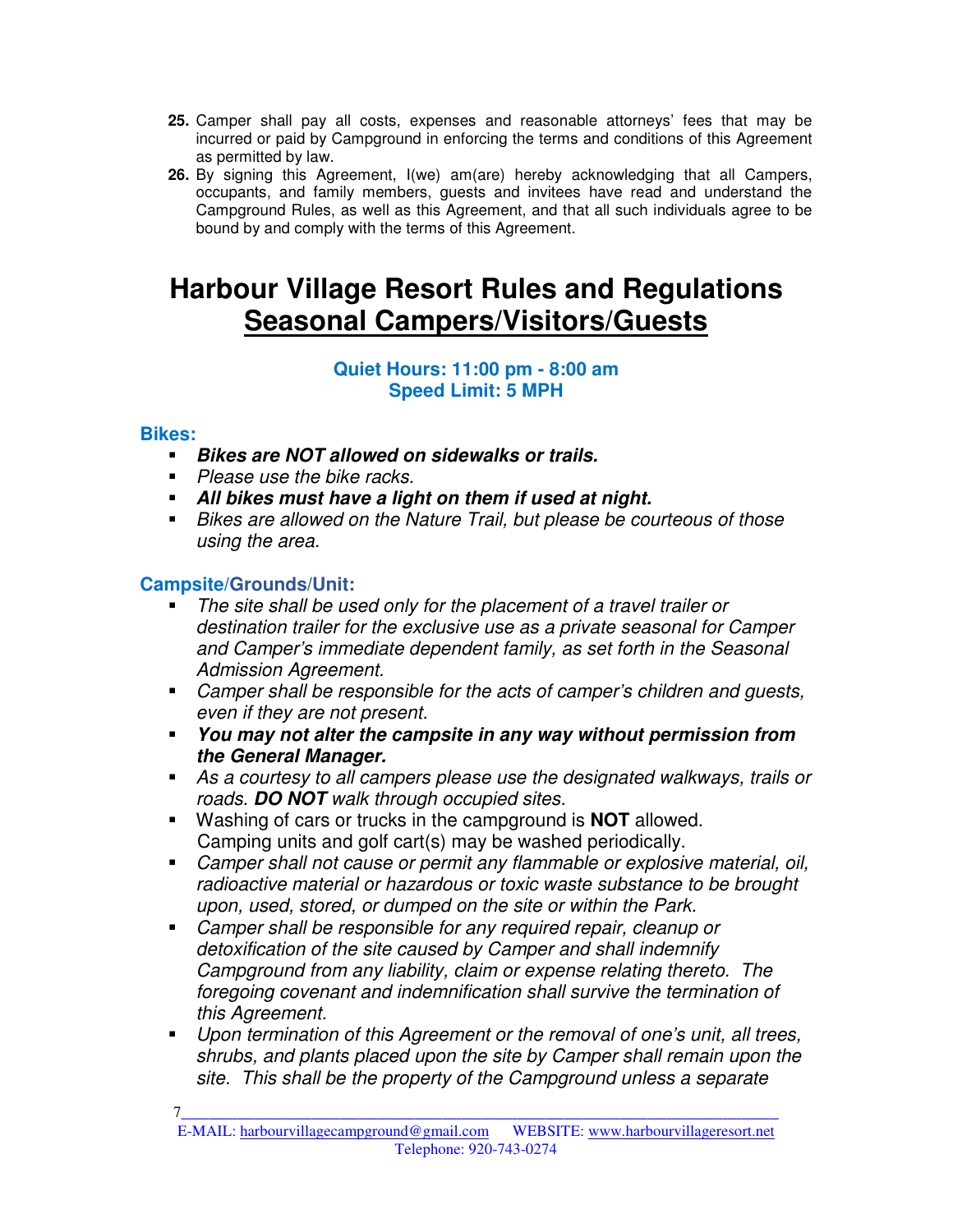*written agreement regarding ownership has been entered to the contrary, and the same shall not be removed or damaged by Camper. This covenant shall survive the termination of this lease.*

- *Sheds must follow the guidelines listed in the Seasonal Admission Agreement.*
- *Decks must be portable and approved by Harbour Village Management.*
- *Camper shall at all times keep their RV and site in clean and tenantable condition and shall not permit any garbage, rubbish, refuse or dirt of any kind to accumulate in or about the site or Park. Animal droppings should be routinely cleaned up on your lot. Landscape waste should be properly disposed of.*
- **I** In the event Camper fails to keep the site property maintained, the *Campground may give Camper notice of the deficiency and reasonable time to fulfill Camper's obligations. If such maintenance is not performed within such time, then the Campground may, but shall have no obligation to, perform such maintenance and the Camper shall be charged for the maintenance work.*
- *All Seasonal Campers must carry year-round insurance and liability for their units, contents, and golf cart.*

### **Children:**

- *NO ONE under the age of 18 (minor) is allowed to use the park without an accompanying adult/parent.*
- *Parents/adults are responsible for the conduct of minors in their care.*
- *Minors must be at their campsite after 11:00 pm unless they are accompanied by an adult.*

# **Disorderly Conduct:**

- *Please keep the noise (equipment/voices/music) in your campsite quiet enough as not to disturb your neighbors who are also trying to enjoy their camping time.*
- *Underage drinking will not be tolerated.*
- *Be aware of quiet hours: 11 pm 8 am*
- *Please, no vulgar language.*
- *Management has the right to terminate an Agreement in order to protect other residents and Management from unruly campers and their visitors/invitees. Campers are ultimately responsible for their actions as well as those of their child(ren) and visitors.*
- *Vandalism, disturbances, etc. will be grounds for immediate and permanent eviction from the Park. The laundry room and bathhouses are not places for congregating and hanging out.*
- *Security personnel conduct periodic patrols, day and night. Decisions of security personnel are absolutely final pertaining to noise, campfires and other infringements of the rules.*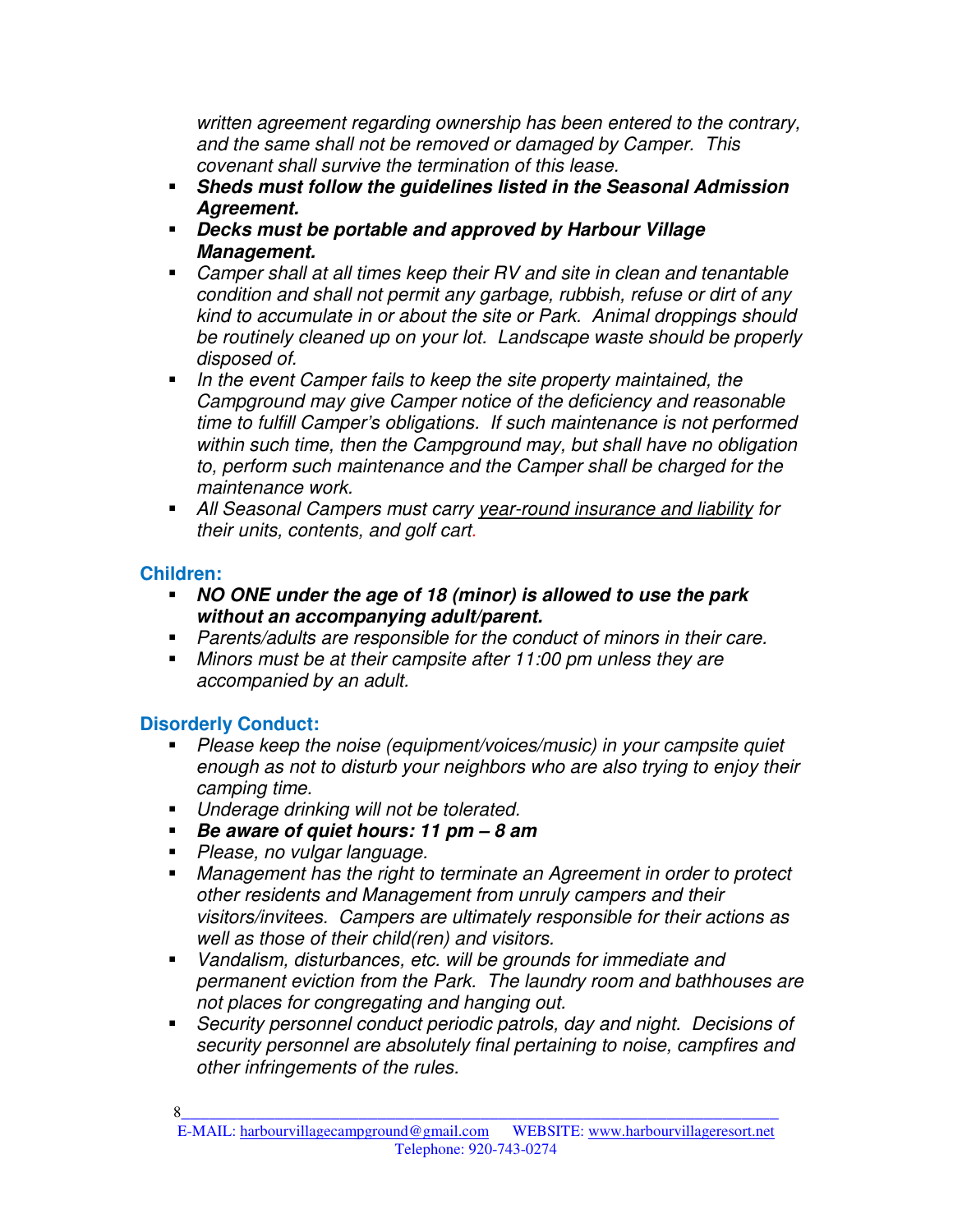### **Dump Station:**

- *Must use proper hose to drain tanks.*
- *You may not dump grey or black water on your site!*
- *See attached "Transfer Tank and Pump-Out Service Policy" and "Pump-Out Waiver Form" for on-site pump-out service.*

### **Emergencies, Storms, Etc.:**

- *During periods of severe weather or other emergencies, special precautions or measures may be ordered by Management. In the event the hazard is severe enough, the Resort may be closed by Management.*
- *Upon notice, all members, guests, and public shall immediately comply with the orders to take specific precautions or evacuate.*

# **Emergency Medical Services:**

- *There is a hospital in Sturgeon Bay approximately 9 miles away. All serious problems shall be referred there or other appropriate facilities.*
- *In no event will the Resort or Management be responsible for the treatment of any injuries or for the actions of others involved in such treatment.*

### **Firearms & Weapons:**

• *The possession of firearms, BB guns, sling shots, or other weapons determined dangerous by Management are prohibited, except as provided by Management for supervised activities.*

### **Fires:**

- *Campfires are allowed in the fire pit only.*
- *Fires must be attended at all times.*
- *Fire pits must be free of all garbage before leaving the park.*
- *Fires must be extinguished before leaving the park.*

#### **Fireworks:**

• *Fireworks are not allowed in the park at any time.*

### **Flyers/Notices:**

• *All flyers/notices should only be posted on bulletin boards, and need to be approved by management in advance. Anything not approved will be removed.*

# **Game Equipment:**

- *All equipment necessary for the various recreational activities may be checked out in the pavilion.*
- *A driver's license/ID card will be required. We will hold onto the driver's license/ID card until the equipment is returned in good condition.*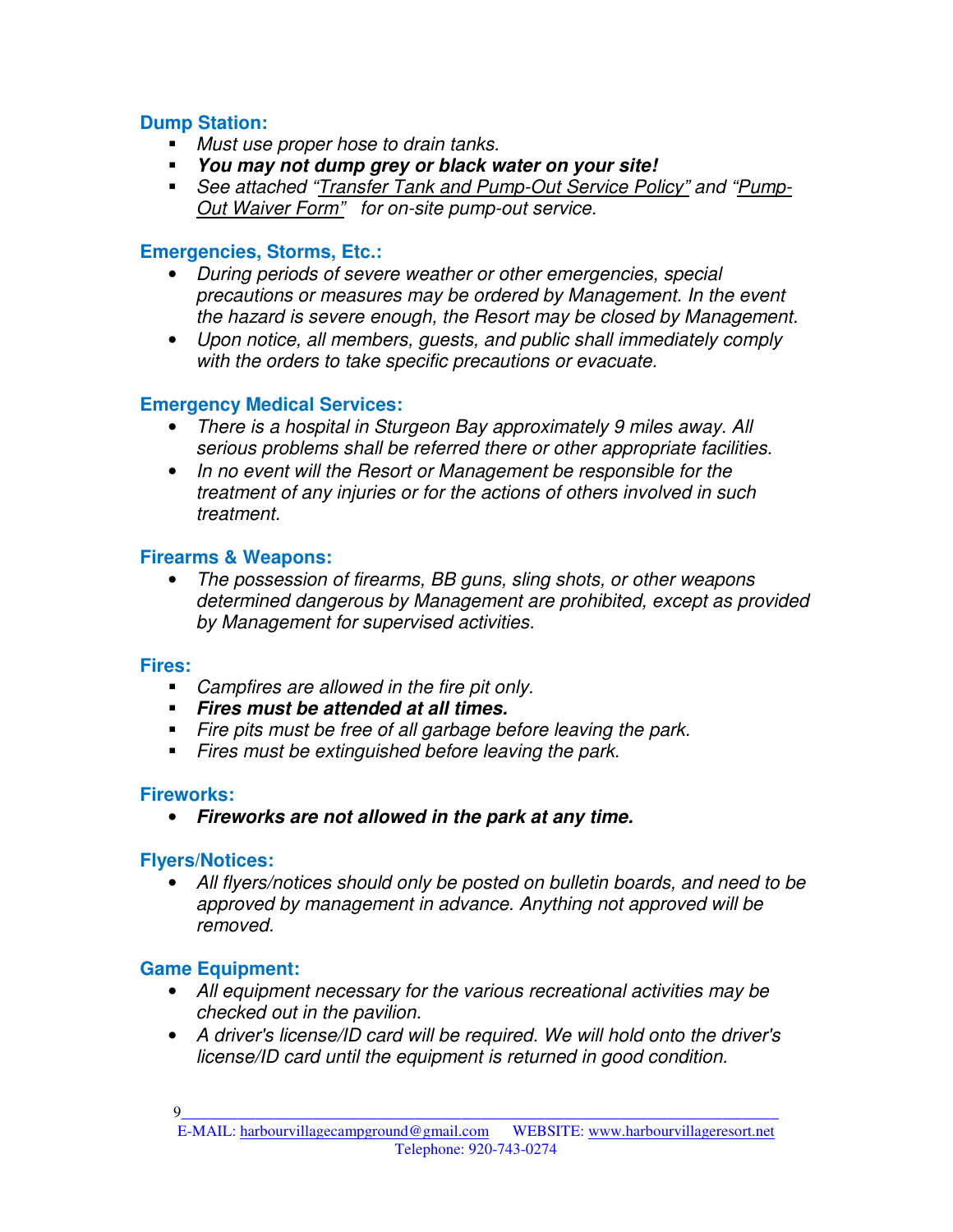• *If there are damages, they will be assessed and you may be charged repair and/or replacement fees.* 

### **Garbage:**

- *You can remove your own trash from your campsite. Dumpsters and recycling bins are located up at our maintenance shop. Please put items in proper bins.*
- *You must remove all trash from your fire pit*
- *The Campground will remove up to 4 bags only from your site each Sunday & Monday*
- *Make sure all garbage is out no later than 8:45 am. All garbage must be in bags or it will not be picked up. Recycling must be in a clear bag.*
- *All violations are susceptible to a \$25 fine*

# **Golf Carts:**

- *All golf carts must be registered in the Harbour Village Camp Store and show proof of insurance before using carts in the park.*
- **All Campers must have their site number clearly posted on their unit** *and golf carts. (3" reflective numbers)*
- *The speed limit is 5 mph for everyone.*
- *Golf carts must have headlights on if used at night.*
- *Golf carts are allowed to be driven to the entrance of the Nature Trail. Golf carts are allowed on the Nature Trail only with an authorized tag from the Manager.*
- *Only licensed drivers over the age of 16 are permitted to drive golf carts.*

### **Guests:**

- *All guests must register upon arrival.*
- *Owners are responsible for the conduct of their guests.*

# **Hunting:**

• *No hunting of any kind is allowed within the Resort.*

# **Laundry:**

- *Laundry facilities are provided in the front of the Central Bath House.*
- *Laundry supplies are available in the store.*

# **Vehicles:**

- *Absolutely NO trail bikes, sand buggies, motorbikes, dune buggies, ATVs, or other similar powered vehicles are allowed to be driven within the Resort except by employees.*
- *Street legal motorcycles and golf carts may be used to provide transportation within the park.*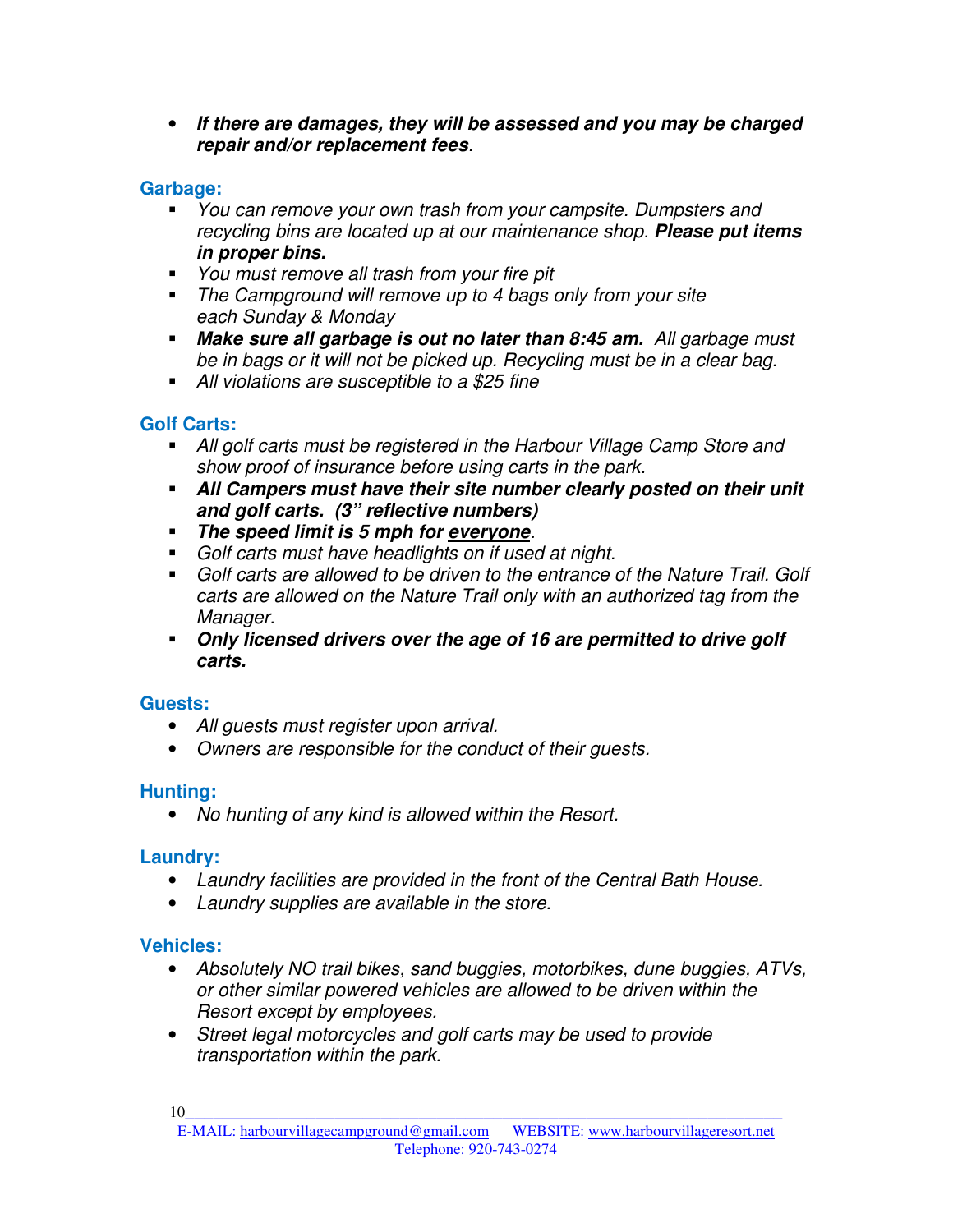# **Parking:**

- *When parking on a back in site, your camper MUST BE backed into the site. NO driving through other sites or on the grass.*
- *Only 2 vehicles plus a maximum of 2 golf carts may be parked within the boundaries of the site.*
- *Please use the front gravel parking lot for additional vehicles. DO NOT park on the road.*
- *All vehicles on a site and all visitor vehicles must display a parking pass.*
- *Boat trailers, utility trailers, etc. must be parked within the boundary lines of your site and NOT on the road.*
- *Park your vehicle on your site so the Registration Tag is visible from the road.*

# **Pets:**

- *All pets must be kept on a leash and attended at all times.*
- *You MUST clean up after your pets.*
- *Aggressive behavior and/or excessive barking will not be tolerated.*
- *Upon request, the pet owner must be able to show proof of current rabies vaccination.*
- *Pets (other than service animals) are NOT ALLOWED in any building, rental unit, bath house, pavilion, store, swimming area, or on the beach.*

# **Playground Rules:**

• *Parents are responsible for the conduct and safety of their children at all times.*

# **Smoking:**

• *There is NO SMOKING allowed in bathrooms, rental units, store or pavilion.*

# **Swimming Pool Facilities:**

- *The swimming facilities are only for the use of campers and anyone authorized to use the Resort.*
- *The Activity Pool/Slides are only to be used when a lifeguard is on duty, unless posted otherwise.*
- *The swimming pools will be open in accordance with the posted schedule.*
- *On inclement weather days, the Resort has the authority to close the swimming facilities.*
- *No children under the age of 12 will be allowed to use the swimming facilities without their parent(s) or responsible adult present.*
- **Parent(s) will be held responsible for the conduct of their children, and it is** *the parent's responsibility to see that their children observe the rules.*
- *Those who use the swimming facilities are expected to follow the rules.*
- *The lifeguard is there for two purposes: Lifesaving and Supervision.*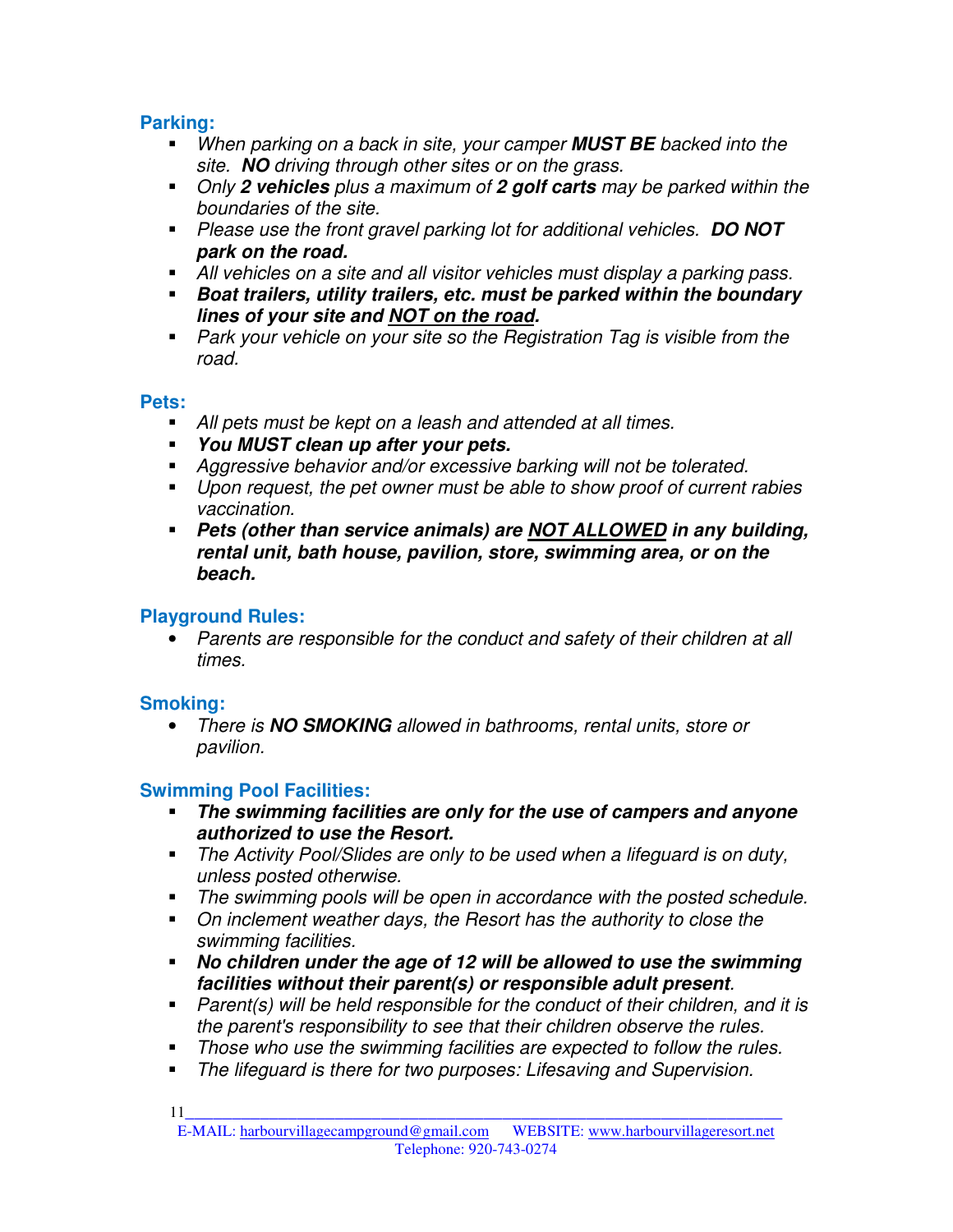- *You must be 18 years of age to be inside the fenced area of the Adult Pool. Only under special circumstances will anyone under 18 years of age be allowed inside the fenced area of the Adult Pool.*
- *There is no lifeguard at the Oasis Swimming Pond. Parents are responsible for their children and their behavior.*

### **Trees and Shrubs:**

- *The cutting of wood or any other vegetation is prohibited within the Resort.*
- *If a tree is causing a hazard, please notify Management to take care of the problem.*

#### **Vandalism:**

- *Camper will be responsible for replacement costs and/or repairs.*
- *Charges may be filed.*

#### **Wristbands:**

- *Wristbands are required to be worn at all times while in the park.*
- *Wristbands are required for any and all activities.*

(Rules and Guidelines set forth are subject to change by the Board of Directors)

Revised: March 26, 2022